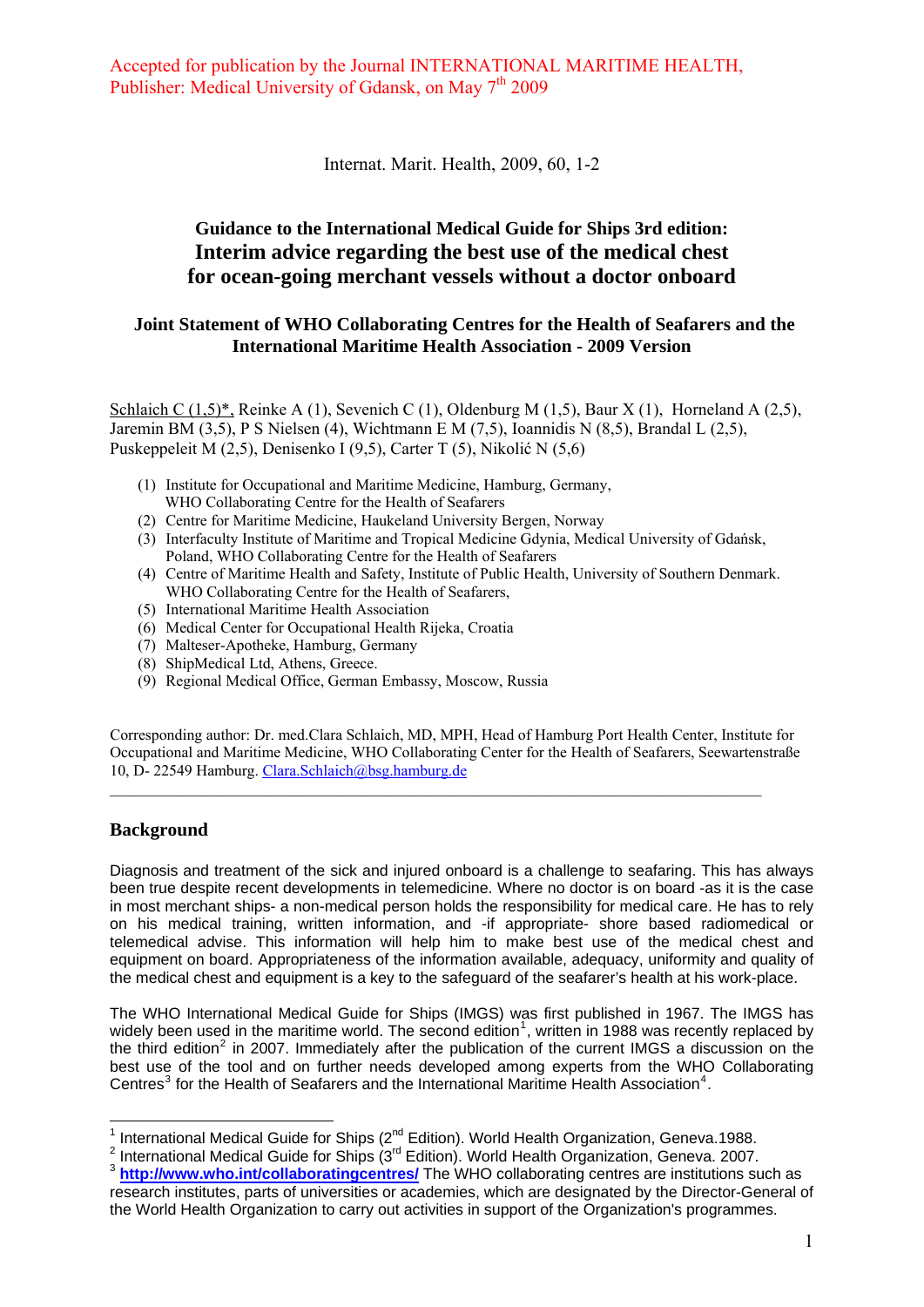During a workshop of the INTERNATIONAL MARITIME HEALTH ASSOCIATION (IMHA) in Athens, Greece, November 14<sup>th</sup>-15<sup>th</sup> 2008 the concerns were summarized as follows: "*Flag states that do not* have national requirements for the contents of the medical chest have in the past relied on a list that has been provided by WHO in the International Medical Guide for Ships (2<sup>nd'</sup> Edition, 1988). This list *provided information on the quantities to be carried on board. It is not a formal international instrument but the Guide is noted as a source of information in the non-statutory part of the relevant ILO Convention. Port State Control Inspectors use the IMGS list as the minimum requirement for medical supplies. The medication list is now very out of date and when WHO recently published a new edition of the Guide it included updated lists of recommended medications that were derived from the WHO Essential Medications List and of medical equipment taken from The Inter-agency Emergency Health Kit 2006. While this was a rational approach for the WHO to ensure that well validated treatments were available it did not take into account the need for remedies for minor ailments at sea – the sort*  that can impair ability to work without being dangerous, nor did it cover all the medical equipment that was needed in maritime situations. More significantly WHO did not consider that they could specify *quantities of medications to be carried as there was a lack of information on use and effectiveness of medications at sea. In the absence of such data WHO considered that quantities should be related to voyage pattern and to political / managerial decisions rather than being stated by WHO.This lack of*  specification is not causing immediate problems where the flag state of the ship has its own national *regulations or guidelines but it has led to great difficulties for maritime pharmacists called on to check and restock medical chests on ships from countries, including many of those with major open ship registries, that have no national lists. Pharmacists cannot continue to work to the outdated list and quantities in the old International Medical Guide, while they have no benchmarks for quantities required from the new one, nor the authority to make consistent decisions on the quantities to supply*".

WHO Collaborating Centres for the Health of Seafarers and IMHA agreed that there are a number of topics where improvements are needed. The aim is to produce a knowledge-base to specify the contents of medical chests and the medical textbook. While this is a long-term approach requiring research efforts it was also agreed upon the need to produce an interim guidance on the medical chest to the current users of the IMGS even in the absence of further evidence. Symptom-oriented algorithms for diagnosis and treatment as a supplement to the current IMGS  $3<sup>rd</sup>$  edition will follow soon.

In this paper the authors, who are experts from the International Medical Health Association and the WHO Collaborating Centres for the Health of Seafarers publish recommendations to the medical chest as given in the IMGS 3<sup>rd</sup> edition. This is an interim advice to be available to ship-owners, -masters and maritime authorities and pharmacists for use on merchant ships not carrying a medical doctor of those flags that do not follow the EU Directive  $92/29^5$  $92/29^5$  and do not have national requirements. The readers and users of the interim advice need to be aware that the expert group does not judge on the content of the current list as published by the World Health Organization in the 3<sup>rd</sup> edition of the IMGS.

The aim of the *Interim Advice* as given below **is**

- to provide an aid for decision making for quantities required for seagoing and coastal vessels
- to add items named in the textbook of the IMGS  $3<sup>rd</sup>$  edition but missing in the list of medicines or equipment
- to add page numbers from the medical textbook to the list of medicines for easier use.

The *Interim Advice* as given below **is not**

- mandatory for ship-owners, suppliers or port health authorities. It is to the flag states responsibility to specify national requirements in a legally binding way.
- meant to substitute a qualified medical consulting. Owners and operators carry the final responsibility for the content of the medical chests on board of the ship. Owners and operators will need to seek qualified medical consulting for the content and quantities carried on board.

<span id="page-1-0"></span><sup>5</sup> Council Directive 92/29/ eec of 31 March 1992 on the minimum safety and health requirements for improved medical treatment on board vessels.

<sup>4</sup> **<http://www.imha.net/>** IMHA is the sole international association concerned exclusively with Maritime Health. It is an association of professionals from a wide range of disciplines who are committed to improving the health of seafarers by developing better approaches to health protection, health promotion and health treatment.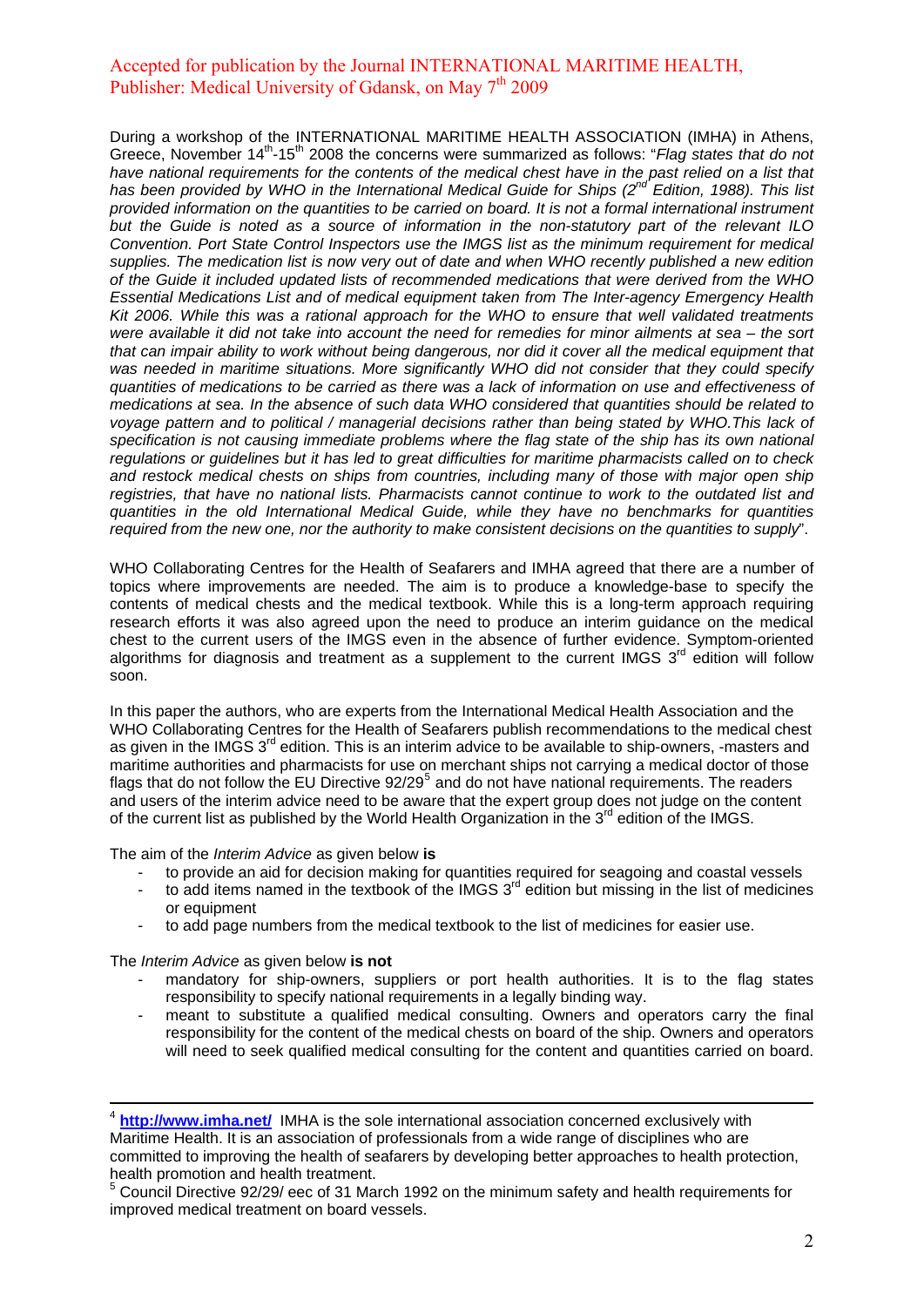The particularities of the voyage will need to be considered by the consultant, like travel to malaria risk areas.

The authors of the *Interim Advice* are solely responsible for the content of all additions made to *The List of Recommended Medicines and Equipment of the International Medical Guide for Ships 3rd edition, pages 430-46.* We appreciate the comments of the maritime community to this publication which will be continuously revised. All comments and suggestions need to be directed to the corresponding author. Please mail to Clara.Schlaich@bsg.hamburg.de

## **How to use the proposed list of recommended medicines and equipment of the International Medical Guide for Ships 3rd edition, pages 430-461**

\_\_\_\_\_\_\_\_\_\_\_\_\_\_\_\_\_\_\_\_\_\_\_\_\_\_\_\_\_\_\_\_\_\_\_\_\_\_\_\_\_\_\_\_\_\_\_\_\_\_\_\_\_\_\_\_\_\_\_\_\_\_\_\_\_\_\_\_\_\_\_\_\_\_\_\_\_\_\_\_\_

- The *Interim Advice* is **only** to be used in conjunction with the International Medical Guide for Ships  $3<sup>rd</sup>$  edition<sup>2</sup> as published by WHO in 2007.
- All items suggested from WHO in the original list on pages 430 to 461 are included.
- Any additions to the original list (items and comments) are made visible by the use of italic letters. Reference pages from the medical textbook to the list of items which justify the additions are given.
- Running numbers have been given to the list of medicines and equipment including added items.
- Drugs, forms, books and equipment which are mentioned in the textbook but have not been displayed in the list of medicines are added to the list in alphabetical order.
- Reference pages to the medical textbook are given for all items to ease the use of the list.
- If an item may be omitted under special circumstances this is mentioned in italic letters in the last column.
- Suggestions for quantities have been included. Quantities are calculated on the basis of the following assumptions: Ocean-going merchant vessels without a doctor onboard. Maximum duration of travel of 3 weeks. Crew sizes of 10, 20, 30 or 40 persons.
- For merchant vessels without a doctor onboard engaged in coastal trade or going to nearby foreign ports, and not more than 24 hours away from a port of call, for fishing boats and private craft: Quantities may be adapted or omitted on the advice of a qualified medical practitioner or pharmacist with regards to the destination, medical facilities ashore, number of crew members and cargo.
- **For dosage, contra-indications, unwanted effects, radiomedical advice and further remarks the users needs to refer to original text of the IMGS 3rd edition.**
- Recommended quantities will not always reflect the standard packs in a given country. In this case the recommendation is for the nearest available dispensing sales pack above the minimum required quantity.
- Owners and operators may substitute exact equivalents on the advice of a qualified medical practitioner or pharmacist, provided they are satisfied that an equivalent level of treatment is assured.
- Specific items will not be available in certain countries, for example Chlorpyrifos was banned in the European Communion (Directive 98/8 eec of March 16<sup>th</sup> 1998). The pharmacist will have to supply an analogous drug in corresponding quantities. The same is true for items which have transport restrictions and can not be delivered locally.
- For ships carrying dangerous goods according to the IMDG Code<sup>[6](#page-2-0)</sup>: Medicines and equipment already available in the IMGS list may be counted toward the Medical First Aid Guide (MFAG) numerical requirement, if appropriate.

**\_\_\_\_\_\_\_\_\_\_\_\_\_\_\_\_\_\_\_\_\_\_\_\_\_\_\_\_\_\_\_\_\_\_\_\_\_\_\_\_\_\_\_\_\_\_\_\_\_\_\_\_\_\_\_\_\_\_\_\_\_\_\_\_\_\_\_\_\_\_\_\_\_\_\_\_\_\_** 

<u>.</u>

<span id="page-2-0"></span>Medical First Aid Guide (MfAG) for use in accidents involving dangerous goods. International Maritime Organization, London, 2004.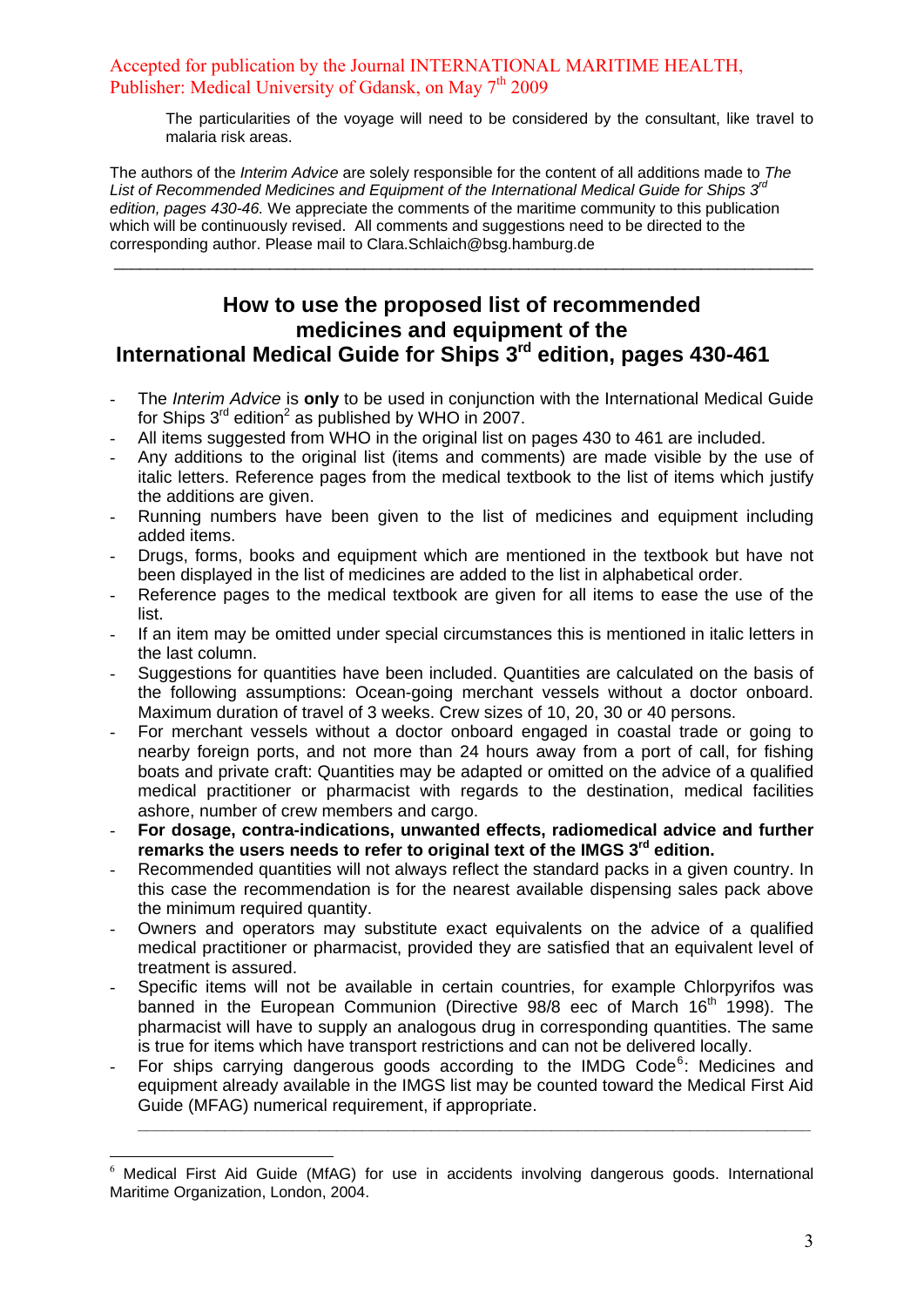# **Ocean-going merchant vessels without a doctor onboard. Maximum duration of travel of 3 weeks. Crew sizes of 10, 20, 30 or 40 persons.**

### **Only to be used in conjunction with the International Medical Guide for Ships 3<sup>rd</sup> edition**

| Running numbers are given to the      | Quantities for the         | Comments in italic letters refer to added items |
|---------------------------------------|----------------------------|-------------------------------------------------|
| alphabetical list of medicines and    | recommended minimum        | which are mentioned in the textbook but have    |
| equipment. Items which have been      | number of items for ocean- | not been displayed in the list of medicines.    |
| added by authors appear in            | going vessels are based    | Remarks on items which may be omitted under     |
| alphabetical order and are written in | on an estimated 3 weeks    | special circumstance are given. For dosage,     |
| <i>italic letters.</i>                | inventory for a crew       | contra-indications, doctor consulting, unwanted |
|                                       | complement of 10 to 40     | effects and remarks refer to IMGS 3 rd ed. p.   |
|                                       | persons.                   | 430-461 and textbook                            |

# **MEDICINES, p. 431 – 450**

| Item<br>No.    | <b>Recommended Item</b><br><b>Dosage form, Strength</b>                          | per<br>10 | per<br>20                                                                                                                    | Per<br>30 | per<br>40 | <b>Indications (on board ships)</b><br><b>Added comments</b>                                                                                                                                                                               |
|----------------|----------------------------------------------------------------------------------|-----------|------------------------------------------------------------------------------------------------------------------------------|-----------|-----------|--------------------------------------------------------------------------------------------------------------------------------------------------------------------------------------------------------------------------------------------|
| $\mathbf{1}$   | Acetylsalicylic acid<br>300mg tablet                                             | 100       | 200                                                                                                                          | 300       | 400       | - high dose (600-900mg): to reduce pain,<br>fever, inflammation<br>- low dose (100-150mg) to inhibit formation of<br>blood clots in angina pectoris, myocardial<br>infarction, stroke<br>See pages 17-25 and 113-116, 133-135, 137,<br>138 |
| $\overline{2}$ | Aciclovir 400mg tbl.                                                             | 35        | 35                                                                                                                           | 70        | 70        | - treatment of primary or recurrent herpes simplex<br>virus infection;<br>- may be useful for severe varicella and herpes<br>zoster infection (doctor should be consulted)<br>See pages 125-126, 198-199, 256                              |
| 3              | Adrenaline 1:1000<br>ampoule $1ml = 1 mg$                                        | 10        | 10                                                                                                                           | 10        | 10        | - to raise blood pressure in anaphylaxis<br>- to dilate airways in severe asthma or anaphylaxis<br>See pages 145-147                                                                                                                       |
| 4              | Amethocaine (tetracaine<br>hydrochloride) 0.5% eye<br>drops, single-use vial 1ml | 20        | 20                                                                                                                           | 20        | 20        | for eye examination and procedures<br>See pages 33-34                                                                                                                                                                                      |
| 5              | Amoxicillin + clavulanate<br>tablets 875mg/125mg                                 | 15        | 30                                                                                                                           | 30        | 45        | to treat infections responsive to this antibiotic<br>See pages 7-776, 140-144, 181-183, 204, 216-217,<br>221-223, 262 and 288                                                                                                              |
| 6              | Antimalarial prophylaxis<br>(prevention) tablets                                 |           | Quantity dependent of<br>crew number, risk of<br>acquiring malaria in a<br>given port and duration<br>of dwell in risk area. |           |           | Prophylaxis and treatment of Malaria as<br>recommended by<br>www.who.int/malaria/publications.html<br>or<br>www.cdc.gov/travel/regionalmalaria/index.html                                                                                  |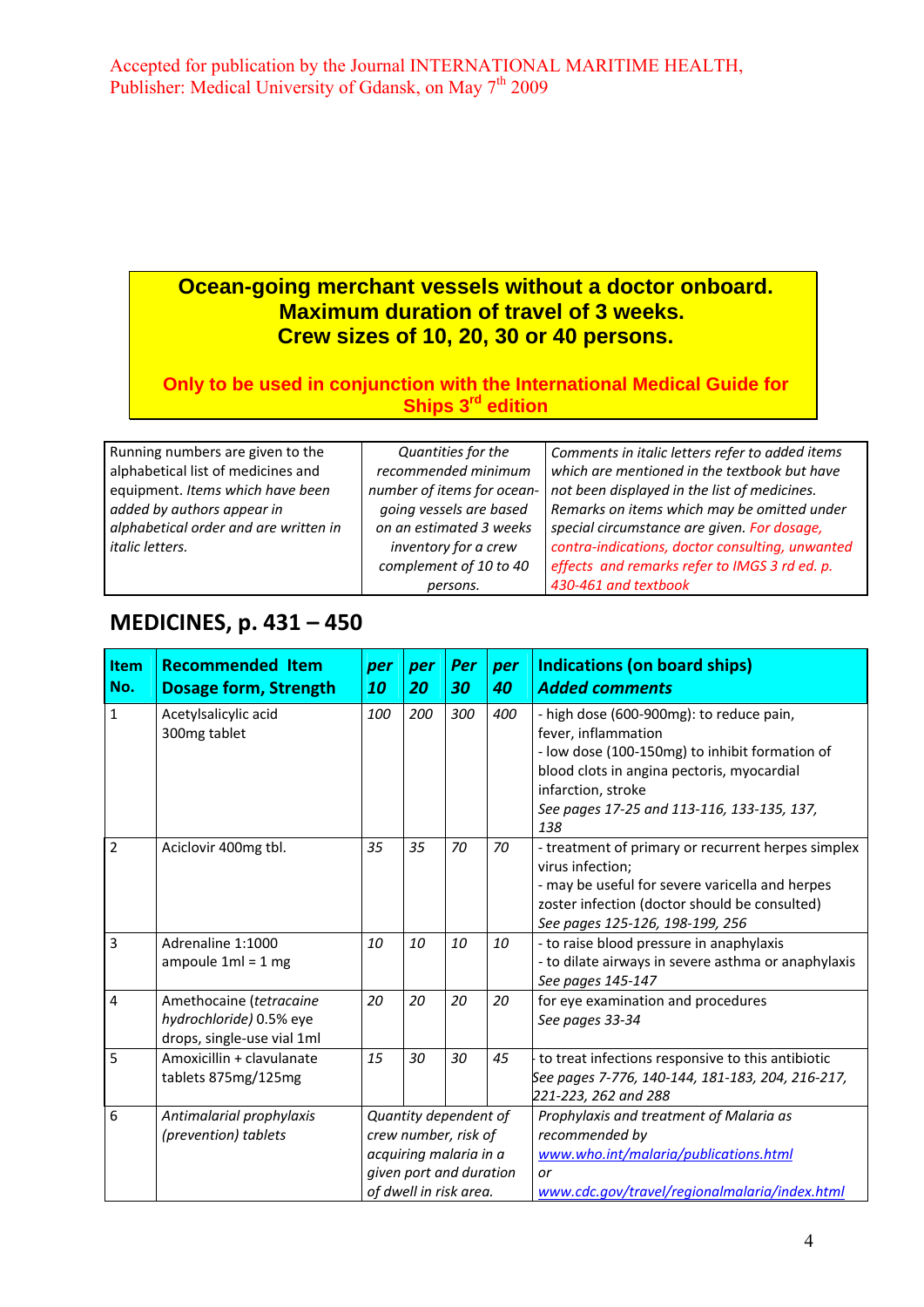|                |                                                        |                | Seek medical advice     |                |                  | See pages 265-269                                                                                                            |
|----------------|--------------------------------------------------------|----------------|-------------------------|----------------|------------------|------------------------------------------------------------------------------------------------------------------------------|
| $\overline{7}$ | Artemether<br>Ampoule $1 \text{ ml} = (80 \text{ mg})$ | 5              | 5                       | 5              | 5                | Treatment of severe malaria. See pages 265-269<br>required only for voyages to areas where malaria<br>transmission is a risk |
| 8              | Artemether + Lumefantrine                              | 24             | 24                      | 48             | 48               | Treatment of malaria. See pages 265-269                                                                                      |
|                | tablets $20mg + 120mg$                                 |                |                         |                |                  | required only for voyages to areas where malaria                                                                             |
|                |                                                        |                |                         |                |                  | transmission is a risk                                                                                                       |
| 9              | Atropine                                               | 10             | 10                      | 10             | 10               | - to treat slow heart rate in myocardial infarction                                                                          |
|                | ampoule 1.2 mg/ml                                      |                |                         |                |                  | - to treat organophosphate insecticide poisoning                                                                             |
|                |                                                        |                |                         |                |                  | See pages 96, 136                                                                                                            |
| 10             | Azithromycin                                           | 3              | 3                       | 6              | 6                | to treat infections responsive to this                                                                                       |
|                | tablet 500mg                                           |                |                         |                |                  | antibiotics                                                                                                                  |
|                |                                                        |                |                         |                |                  | See pages 141-144, 195-207, 260, 274, 277, 281                                                                               |
| 11             | Ceftriaxone                                            | 15             | 30                      | 45             | 60               | - to treat infections responsive to this antibiotic                                                                          |
|                | ampoule 1g powder for                                  |                |                         |                |                  | See pages 16, 141-144, 153, 160-161, 172, 175,                                                                               |
|                | injection (dissolve in water for                       |                |                         |                |                  | 187, 194, 195-207, 269-270                                                                                                   |
| 12             | injection)<br>Cetirizine                               | 30             | 30                      | 30             | 30               | - to treat allergy symptoms in hay fever, hives,                                                                             |
|                | tablet 10mg                                            |                |                         |                |                  | allergic dermatitis, etc. See page 145                                                                                       |
| 13             | Charcoal, activated                                    | $\overline{a}$ | $\overline{a}$          | $\overline{a}$ | $\overline{a}$   | to absorb ingested poisons. See pages 93-96                                                                                  |
|                | 50g in 300 ml purified water                           |                |                         |                |                  |                                                                                                                              |
| 14             | Ciprofloxacin                                          | 40             | 40                      | 40             | 40               | - to treat infections responsive to this antibiotic                                                                          |
|                | tablet 250mg                                           |                |                         |                |                  | See pages 77, 156-157, 181-183, 195-207, 221-223,                                                                            |
|                |                                                        |                |                         |                |                  | 262 and 277                                                                                                                  |
| 15             | Cloves, oil of<br>10 ml                                | 1              | 1                       | $\mathbf{1}$   | 1                | Toothache, see pages 287-289                                                                                                 |
| 16             | Dexamethasone                                          | 5              | 5                       | 5              | 5                | - to treat life-threatening and severe asthma                                                                                |
|                | ampoule 4mg/ml                                         |                |                         |                |                  | - to treat anaphylaxis                                                                                                       |
|                |                                                        |                |                         |                |                  | - to treat severe allergic reactions                                                                                         |
| 17             | Diazepam<br>tablets 5mg                                | 50             | 50                      | 100            | 100              | to treat alcohol withdrawal. See pages 235-239.                                                                              |
| 18             | Docusate with Senna                                    | 20             | 20                      | 40             | 40               | - to avoid straining in patients with anal fissure and                                                                       |
|                | tablet 50mg +8mg                                       |                |                         |                |                  | haemorrhoids                                                                                                                 |
|                |                                                        |                |                         |                |                  | - to prevent constipation caused by opioid use                                                                               |
|                |                                                        |                |                         |                |                  | See pages 168-169                                                                                                            |
| 19             | Doxycycline                                            | 20             | 20                      | 40             | 40               | as recommended in IMGS3 for the specific                                                                                     |
|                | tablet 100mg                                           |                |                         |                |                  | infection<br>See pages 195-207, 209-210, 221-223, 271-272.                                                                   |
| 20             | Ethanol 70%, hand cleanser                             | $\overline{a}$ | $\boldsymbol{4}$        | 6              | 8                | an alternative to hand-washing when hands are                                                                                |
|                | gel 250ml                                              |                |                         |                |                  | not obviously soiled                                                                                                         |
| 21             | Ethanol 70%, liquid                                    | $\mathbf{1}$   | $\overline{\mathbf{1}}$ | $\overline{2}$ | $\overline{a}$   | to disinfect instruments and surfaces                                                                                        |
|                | Liquid 500 ml                                          |                |                         |                |                  |                                                                                                                              |
| 22             | Fluorescein 1%, strips                                 | 20             | 20                      | 20             | 20               | to detect damage to cornea: damaged area stains                                                                              |
|                | or single use vials 1 ml                               |                |                         |                |                  | yellow/green See pages 33-34                                                                                                 |
| 23             | Frusemide                                              | 5              | 5                       | 5              | 5                | to treat severe fluid retention in lungs (pulmonary                                                                          |
|                | Ampoule 4ml = 40mg                                     |                |                         |                |                  | oedema) due to cardiac failure, see pages 15, 136                                                                            |
| 24             | Glucagon, ready to use<br>ampoule 1mg amp              | 1              | $\mathbf{1}$            | $\it 1$        | $\boldsymbol{1}$ | to treat low blood sugar (hypoglycaemia) due to<br>insulin when oral intake is impossible and                                |
|                |                                                        |                |                         |                |                  | intravenous glucose cannot be given. See pages                                                                               |
|                |                                                        |                |                         |                |                  | 123, 125.                                                                                                                    |
|                |                                                        |                |                         |                |                  | It is recommended to carry a glucose measuring                                                                               |
|                |                                                        |                |                         |                |                  | instrument on board.                                                                                                         |
| 25             | Haloperidol                                            | 5              | 5                       | 10             | 10               | - to treat psychotic hallucinations and delusions                                                                            |
|                | Ampoule 1 ml= 5mg                                      |                |                         |                |                  | - to treat severe agitation and aggressiveness                                                                               |
|                |                                                        |                |                         |                |                  | See pages 126-132.                                                                                                           |
| 26             | Hydrocortisone 1% cream                                | $\overline{a}$ | 4                       | 6              | 8                | to treat allergy and some other inflammatory skin                                                                            |
|                | Cream (20 -30 gramm)                                   |                |                         |                |                  | conditions. See pages 169, 212-213, 219-221                                                                                  |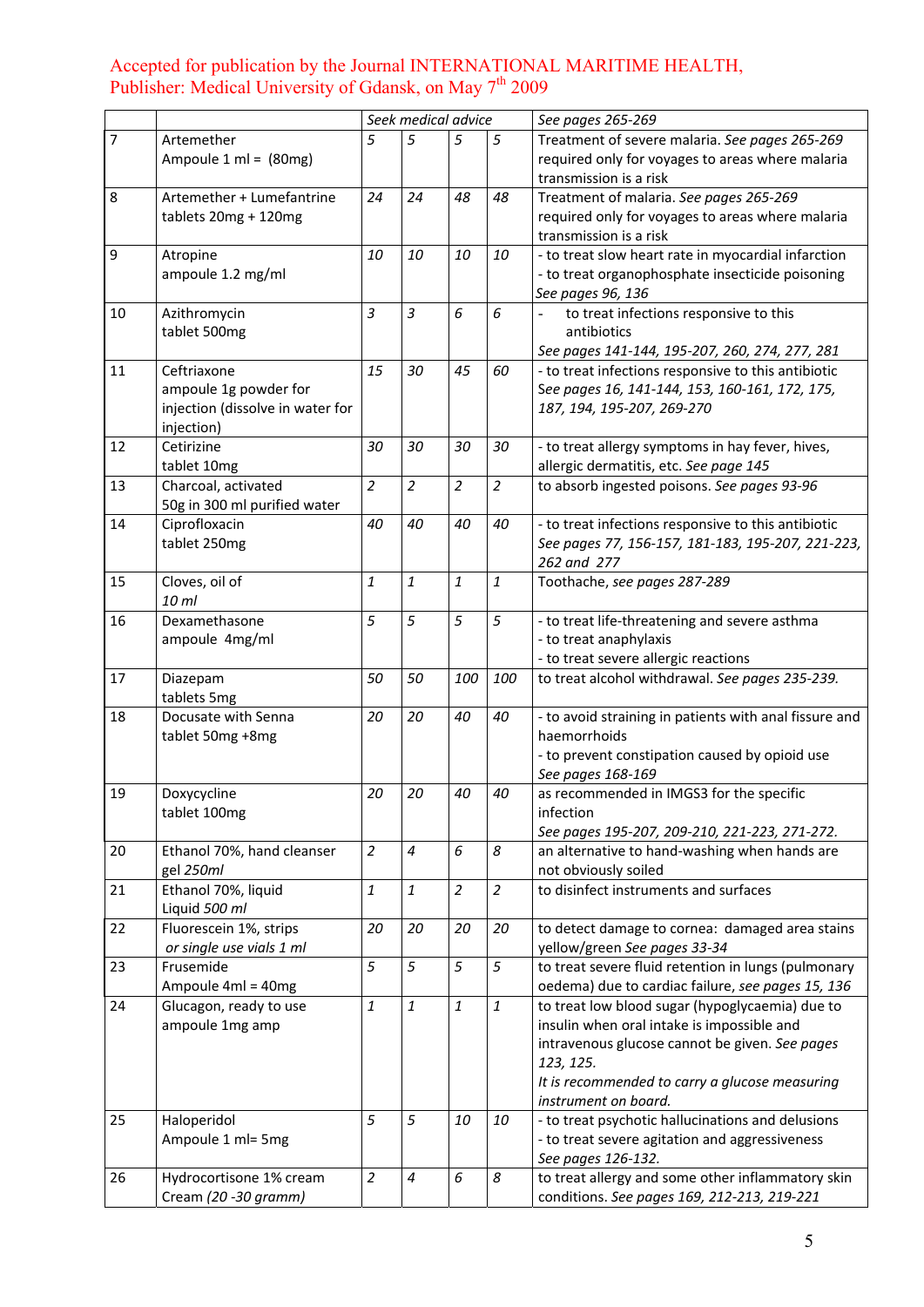| 27 | Ibuprofen                    | 50             | 100                        | 150            | 200            | -to treat inflammation                                 |
|----|------------------------------|----------------|----------------------------|----------------|----------------|--------------------------------------------------------|
|    | coated tablet 400 mg         |                |                            |                |                | - to reduce mild-to-moderate pain, especially if       |
|    |                              |                |                            |                |                | associated with inflammation                           |
|    |                              |                |                            |                |                | See pages 17-25.                                       |
| 28 | Insect repellent lotions for |                | One vial per person in     |                |                | Consider diseases transmitted by mosquitoes as         |
|    | skin. Vials for personal use |                | areas of risk of acquiring |                |                | Dengue Fever p 258-259, Malaria p. 265-269,            |
|    | DEET 20-35% formulation or   |                | a disease transmitted by   |                |                | Yellow fever p 284                                     |
|    | Picaridin or p-menthane-3,8- |                | mosquitoes in a given      |                |                | See also pages 363-364 for mosquito control in         |
|    | diol                         | port           |                            |                |                | general                                                |
| 29 | Isosorbide dinitrate         | 20             | 20                         | 40             | 40             | - to treat angina pectoris (chest pain)                |
|    | tablet 5mg sublingual.       |                |                            |                |                | - to treat myocardial infarction                       |
| 30 | Lignocaine 1% (without       | 5              | 5                          | 10             | 10             | for local anaesthesia when suturing wounds or          |
|    | adrenaline)                  |                |                            |                |                | performing minor surgery                               |
|    | Ampoule 5ml                  |                |                            |                |                | See pages 71-74, 216-219                               |
| 31 | Loperamide                   | 30             | 60                         | 90             | 120            | to treat symptoms of diarrhoea                         |
|    | tablet 2mg                   |                |                            |                |                | See pages 156-157                                      |
| 32 | Mebendazole                  | 10             | 10                         | 20             | 20             | - to treat intestinal worm infections                  |
|    | tablet 100mg                 |                |                            |                |                | not effective for tapeworm infection or hydatid        |
|    |                              |                |                            |                |                | disease See pages 281-284                              |
| 33 | Metoprolol                   | 30             | 60                         | 60             | 60             | - to treat hypertension (high blood pressure)          |
|    | tablet 100mg                 |                |                            |                |                | - to treat artrial fibrillation (irregular or rapid    |
|    |                              |                |                            |                |                | heart rate)                                            |
|    |                              |                |                            |                |                | - to treat angina pectoris (chest pain)                |
|    |                              |                |                            |                |                | - to prevent migraine See pages 133-137                |
| 34 | Metronidazole                | 30             | 30                         | 30             | 30             | to treat infections responsive to antibiotics          |
|    | tablet 500mg                 |                |                            |                |                | See pages 160-163, 172, 203-204                        |
| 35 | Miconazole 2%                | $\overline{a}$ | 4                          | 6              | 8              | to treat fungal skin infections                        |
|    | cream                        |                |                            |                |                | See pages 203-204, 214                                 |
|    |                              |                |                            |                |                | If women on board, supply also Miconazole vaginal      |
|    |                              |                |                            |                |                | cream.                                                 |
| 36 | Midazolam                    | 5              | 5                          | 10             | 10             | to terminate epileptic fits. See pages 121, 128-130    |
|    | ampoule 1ml (= 5mg)          |                |                            |                |                |                                                        |
| 37 | Misoprostol                  | 3              | 3                          | $\overline{3}$ | $\mathfrak{Z}$ | to prevent post-partum haemorrhage. Page 192           |
|    | tablet 200µg                 |                |                            |                |                | If women on board                                      |
| 38 | Morphine (injectable)        | 10             | 20                         | 30             | 40             | - to reduce severe pain                                |
|    | ampoule $1$ ml = $10$ mg     |                |                            |                |                | - to reduce pain not relieved by other analgesics      |
|    |                              |                |                            |                |                | See pages 17-25.                                       |
| 39 | Morphine (oral)              | 1              | 1                          | $\mathbf{1}$   | $\mathbf{1}$   | to reduce severe pain likely to last several days in   |
|    | liquid 1mg/ml 100ml bottle   |                |                            |                |                | patients able to eat and drink                         |
|    | or 10 tablets with 10 mg     |                |                            |                |                | See pages 17-25                                        |
| 40 | Naloxone                     | 10             | 10                         | 10             | 10             | to reverse effects of opioids, especially in case of   |
|    | Ampoule 1 ml (=0.4mg)        |                |                            |                |                | overdose See pages 123, 240                            |
| 41 | Omeprazole                   | 30             | 30                         | 60             | 60             | - to treat gastro-oesophageal reflux                   |
|    | tablets 20mg                 |                |                            |                |                | - to treat peptic ulcer disease                        |
|    |                              |                |                            |                |                | See pages 152, 163-167 and 173                         |
| 42 | Ondansetron                  | 10             | 10                         | 20             | 20             | - to prevent vomiting                                  |
|    | tablet 4mg                   |                |                            |                |                | - to prevent seasickness                               |
|    | or                           |                |                            |                |                | See page 347.                                          |
|    | Scopolamin transdermal       | 5              | 5                          | 10             | 10             | Caution: Scopolamine treatment causes sedation,        |
|    | patches see page 347.        |                |                            |                |                | see remarks on page 347                                |
| 43 | Oral rehydration salts       | 10             | 10                         | 20             | 20             | to prevent or treat dehydration, especially due to     |
|    | sachets of powder for        |                |                            |                |                | diarrhoea, see pages 257-258 and 347                   |
|    | reconstitution               |                |                            |                |                |                                                        |
| 44 | Oxymetazoline 0.5% (or       | 4              | 5                          | 6              | $\overline{z}$ | - to treat nasal obstruction due to allergies or viral |
|    | equivalent)                  |                |                            |                |                | infection                                              |
|    | drops or spray               |                |                            |                |                | - to improve sinus drainage in sinusitis               |
| 45 | Paracetamol                  | 100            | 200                        | 300            | 400            | to reduce pain and fever (but not inflammation)        |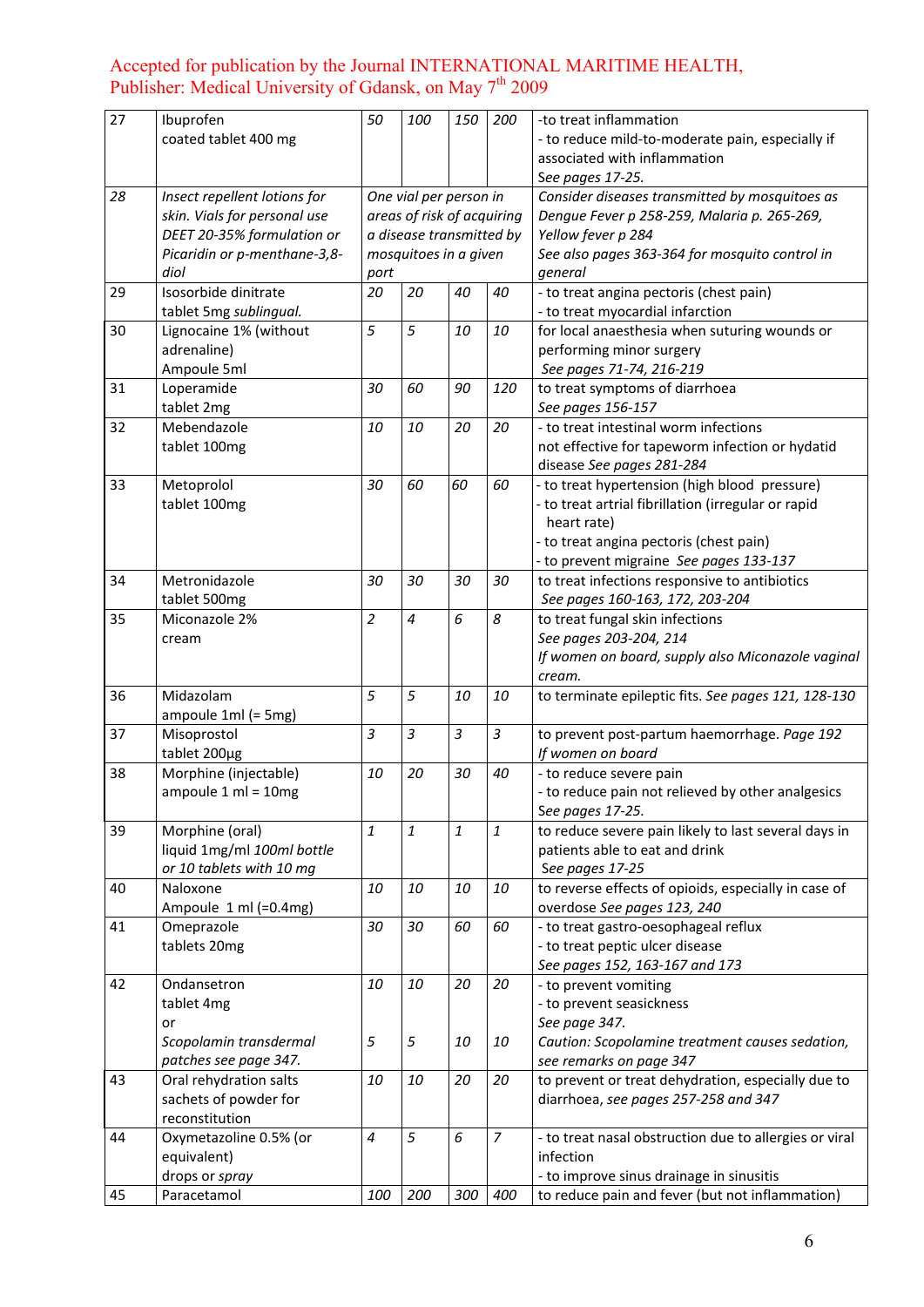|     | Tablets 500mg                   |                |                                                |                |                | See pages 17-25                                      |
|-----|---------------------------------|----------------|------------------------------------------------|----------------|----------------|------------------------------------------------------|
| 46  | Permethrin 1%                   | $\mathbf{1}$   | 1                                              | $\overline{2}$ | $\overline{2}$ | to eliminate hair, pubic, and body lice              |
|     | lotion 250 ml                   |                |                                                |                |                | See pages 219-221                                    |
| 47  | Permethrin 5%                   | $\mathbf{1}$   | 1                                              | $\overline{2}$ | $\overline{2}$ | to treat scabies                                     |
|     | Lotion, vial of $250 g$         |                |                                                |                |                | See pages 219-221                                    |
| 48  | Povidone iodine ointment 10%    | $\overline{2}$ | 3                                              | $\overline{4}$ | 5              | to disinfect skin and wounds                         |
|     | 25 to 50 g                      |                |                                                |                |                | See pages 67- 77, 215-219                            |
| 49  | Povidone iodine solution 10%    | $\overline{2}$ | 3                                              | $\overline{4}$ | 5              | to disinfect skin and wounds                         |
|     | 30 to 120ml                     |                |                                                |                |                | See pages 67-77, 215-219                             |
| 50  | Prednisone                      | 30             | 30                                             | 60             | 60             | - to treat severe asthma                             |
|     | tablet 25mg                     |                |                                                |                |                | - to treat other inflammatory conditions (on         |
|     |                                 |                |                                                |                |                | medical advice)                                      |
|     |                                 |                |                                                |                |                | See pages 125-126, 145-147                           |
| 51  | Petroleum jelly                 | 2              | 3                                              | $\overline{4}$ | 5              | -to treat chapped skin. See page 212, 261            |
|     | 50 g to 100 g (vaseline)*       |                |                                                |                |                | for lubricating rectal thermometer                   |
| 52  | Salbutamol aerosol              | 1              | 2                                              | $\overline{3}$ | $\overline{4}$ | - to treat asthma                                    |
|     | inhaler 0.1mg/dose              |                |                                                |                |                | - to treat chronic bronchitis                        |
|     |                                 |                |                                                |                |                | - to treat emphysema                                 |
|     |                                 |                |                                                |                |                | - to treat other lung diseases                       |
|     |                                 |                |                                                |                |                | See pages 145-147                                    |
| 52a | Volume spacer                   | $\mathbf{1}$   | $\mathbf{1}$                                   | $\mathbf{1}$   | $\it 1$        | To make inhaling salbutamol more effective           |
|     | for salbutamol inhaler          |                |                                                |                |                | See page 146                                         |
| 53  | Sodium chloride 0.9% infusion   | 5              | 5                                              | 5              | 5              | for fluid replacement                                |
|     | plastic-bottle 1 litre          |                |                                                |                |                | Can also be used for sterile eye irrigation,         |
|     | or 2x 500ml plastic bottle      |                |                                                |                |                | see page 38                                          |
| 54  | Sodium chloride 0.9% infusion   | $\overline{c}$ | $\overline{c}$                                 | $\overline{a}$ | $\overline{2}$ | For sterile eye bathing and application of wet       |
|     | plastic-bottle 10 ml            |                |                                                |                |                | compresses, see page 38                              |
| 55  | Tetracycline 1% ointment        | $\overline{a}$ | 4                                              | 6              | 8              | to treat minor eye infections; to prevent infections |
|     | $Eye$ – ointment 5 g            |                |                                                |                |                | following damage to the cornea.                      |
|     |                                 |                |                                                |                |                | See pages 33-34, 40-42, 261.                         |
| 56  | Tetanus Immunoglobulin          | $\mathbf{1}$   | $\mathbf{1}$                                   | $\mathbf{1}$   | $\it 1$        | Part of wound care if state of vaccination is        |
|     | ampoule. (keep at 2-8°C)        |                |                                                |                |                | unknown, see page 68                                 |
| 57  | Tetanus toxoid vaccination      | $\mathbf{1}$   | 1                                              | $\it 1$        | $\it 1$        | Part of wound care if state of vaccination is        |
|     | ampoule (keep at 2-8°C)         |                |                                                |                |                | unknown, see page 68                                 |
| 58  | <b>Tramadol</b>                 | 50             | 50                                             | 50             | 50             | Against moderate pain; See pages 22-23               |
|     | tablets 50 mg.                  |                |                                                |                |                | In severe pain use morphine; See pages 17-25         |
| 59  | Vitamin K (Phytomenadione)      | $\overline{c}$ | $\overline{\mathbf{c}}$                        | $\overline{a}$ | $\overline{2}$ | to reverse excessive or unwanted effects of          |
|     | Ampoule 1 ml= 10mg              |                |                                                |                |                | warfarin or related drugs. See pages 96, 173         |
| 60  | Water for injection             | 20             | 30                                             | 40             | 50             | reconstitution of injectable drugs provided as       |
|     | Ampoules 5ml                    |                |                                                |                |                | powders                                              |
| 61  | Zidovudine plus Lamivudine      |                | Carry at least 60 tablet.                      |                |                | Prophylaxis against HIV infections after needle-     |
|     | tablets, 300mg+150mg            |                |                                                |                |                | stick injury. One tablet daily twice daily for four  |
|     |                                 |                |                                                |                |                | weeks. See page 252                                  |
|     |                                 |                |                                                |                |                |                                                      |
|     | Consider adding further or      |                | Qualified medical advise                       |                |                | In case of exposure immediately seek radio-medical   |
|     | using other antiviral substance |                | needed for general risk<br>assessment on board |                |                | advice for risk assessment in individual person.     |
|     | following current guidelines    |                |                                                |                |                |                                                      |
|     |                                 |                | Omit only if very low                          |                |                |                                                      |
|     | http://www.who.int/hiv/pub/     |                | risk of infection with                         |                |                |                                                      |
|     | prophylaxis/pep quidelines/en   |                | exposure on board.                             |                |                |                                                      |
|     | /index.html                     |                |                                                |                |                |                                                      |
|     |                                 |                | Add further or other                           |                |                |                                                      |
|     | www.liv.ac.uk/hiv/guidelines.   |                | antivirals following                           |                |                |                                                      |
|     | <u>htm</u>                      |                | guidelines with moderate                       |                |                |                                                      |
|     |                                 |                | to high risk for infection                     |                |                |                                                      |
|     | http://www.cdc.gov/mmwr/pr      |                | in case of exposure.                           |                |                |                                                      |
|     |                                 |                |                                                |                |                |                                                      |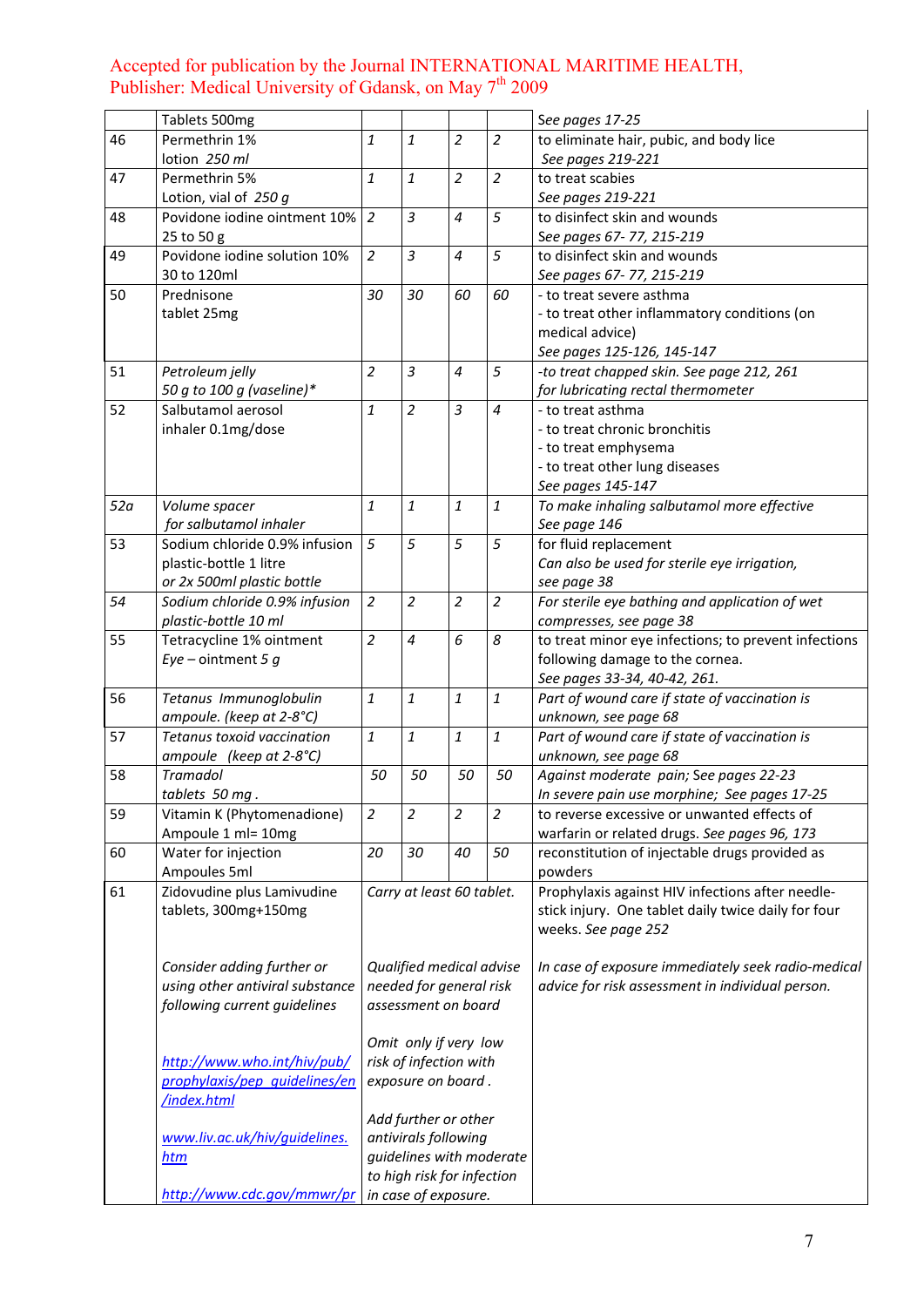|                  | eview/mmwrhtml/rr5409a1.ht<br>$\mathsf{m}$                                                                      |                |                |                                                       |                                                       |                                                                                                                         |
|------------------|-----------------------------------------------------------------------------------------------------------------|----------------|----------------|-------------------------------------------------------|-------------------------------------------------------|-------------------------------------------------------------------------------------------------------------------------|
| 62               | Zinc oxide 20%<br>paste or ointment 50-100 g                                                                    | 5              | $\sqrt{5}$     | 5                                                     | 5                                                     | protection of irritated skin                                                                                            |
|                  |                                                                                                                 |                |                |                                                       |                                                       |                                                                                                                         |
|                  | <b>EQUIPMENT p. 451-461</b>                                                                                     |                |                |                                                       |                                                       |                                                                                                                         |
| Item<br>No.      | <b>Recommended item</b>                                                                                         | per<br>10      | per<br>20      | Per<br>30                                             | per<br>40                                             | <b>Category</b><br><b>Added comments</b>                                                                                |
|                  |                                                                                                                 |                |                |                                                       |                                                       |                                                                                                                         |
|                  | <b>1. RESUSCITATION EQUIPMENT</b>                                                                               |                |                |                                                       |                                                       |                                                                                                                         |
| 1.1              | Portable oxygen set, complete<br>containing:                                                                    | 1              | 1              | 1                                                     | $\it 1$                                               | appliance for the administration of oxygen<br>See pages 4-5                                                             |
| 1.1a             | 1 oxygen cylinder, 2l/200bar                                                                                    | $\mathbf{1}$   | $\mathbf{1}$   | $\mathbf{1}% _{T}=\mathbf{1}_{T}\times\mathbf{2}_{T}$ | $\it 1$                                               | Ready to use. See pages 4-5                                                                                             |
| 1.1 <sub>b</sub> | 1 spare oxygen cylinder,<br>2l/200bar                                                                           | 1              | $\mathbf{1}$   | $\mathbf{1}$                                          | 1                                                     | See pages 4-5. If no additional equipment from the<br>MFAG on board consider to increase amount of<br>oxygen to 4 X 10l |
| 1.1c             | Pressure regulating unit and<br>flow meter with tubes such<br>that ship's industrial oxygen<br>can also be used | 1              | 1              | $\mathbf{1}$                                          | 1                                                     | See pages 4-5                                                                                                           |
| 1.1 <sub>d</sub> | 3 disposable face masks of<br>choice: including simple face<br>mask and non-rebreathing<br>mask                 | 1              | $\overline{2}$ | $\overline{3}$                                        | $\overline{4}$                                        | See pages 4-5                                                                                                           |
| 1.2a             | Guedel airway (Mayo-tube):<br>size medium                                                                       | 1              | $\mathbf{1}$   | $\mathbf{1}$                                          | $\it 1$                                               | Oropharyngeal airway, see pages 4-5, 315                                                                                |
| 1.2 <sub>b</sub> | Guedel airway (Mayo-tube):<br>size large                                                                        | $\mathbf{1}$   | $\mathbf{1}$   | $\it 1$                                               | $\mathbf{1}% _{T}=\mathbf{1}_{T}\times\mathbf{2}_{T}$ | Oropharyngeal airway, see pages 4-5, 315                                                                                |
| 1.3a             | Manual aspirator to clear<br>upper airways                                                                      | 1              | 1              | $\mathbf{1}$                                          | $\it 1$                                               | Mechanical aspirator, see pages 4-5                                                                                     |
| 1.3 <sub>b</sub> | Catheters for aspirator,                                                                                        | $\overline{c}$ | $\overline{2}$ | $\overline{2}$                                        | $\boldsymbol{2}$                                      | Mechanical aspirator, different sizes; see pages 4-5                                                                    |
| 1.4              | Ambubag or equivalent;<br>supplied with small, medium,<br>and large masks                                       | 1              | $\mathbf{1}$   | $\mathbf{1}$                                          | 1                                                     | Bag and mask resuscitator including oxygen<br>reservoir bag and oxygen tubing, see pages 4-5                            |
| $1.5\,$          | Brook Airway, Lifeway, pocket<br>face mask or equivalent                                                        | 1              | 1              | $\it 1$                                               | $\mathbf{1}$                                          | Cannula for mouth-to-mouth resuscitation,<br>see pages 4-5                                                              |
|                  | 2. DRESSING MATERIAL AND SUTURING EQUIPMENT                                                                     |                |                |                                                       |                                                       |                                                                                                                         |
| 2.1              | Assorted wound-plaster or<br>plaster strips, water resistant<br>- slim and broad                                | 200            | 200            | 200                                                   | 200                                                   | adhesive dressings                                                                                                      |
| 2.2a             | Sterile gauze compresses, 5cm<br>x 5cm, sterile                                                                 | 50             | 50             | 100                                                   | 100                                                   | Sterile gauze compresses                                                                                                |
| 2.2 <sub>b</sub> | Sterile gauze compresses, 10<br>cm x 10cm                                                                       | 50             | 50             | 100                                                   | 100                                                   | Sterile gauze compresses                                                                                                |
| 2.3              | Gauze roll, 5cm and 60 or 90<br>cm x 100 m, non-sterile                                                         | $\mathbf{1}$   | $\mathbf{1}$   | $\mathbf{1}$                                          | $\it 1$                                               | Gauze roll<br>60 cm / 90 cm my be substituted by gauze roll of<br>smaller size                                          |
| 2.4              | Non-adherent gauze dressing,<br>square 10cm                                                                     | 10             | 20             | 30                                                    | 40                                                    | Gauze dressing with non-adherent surface                                                                                |
| 2.5              | Paraffin gauze dressing, 10 x<br>10 cm, sterile                                                                 | 40             | 40             | 40                                                    | 40                                                    | Vaseline gauze                                                                                                          |
| 2.6              | Elastic fixation bandage, 4 m x<br>6 cm                                                                         | $\overline{3}$ | 6              | 9                                                     | 12                                                    | Bandage                                                                                                                 |
| 2.7a             | First-aid absorbent gauze-<br>covered cotton pad sewn onto                                                      | 5              | 5              | 10                                                    | 10                                                    | Sterile compression bandages.                                                                                           |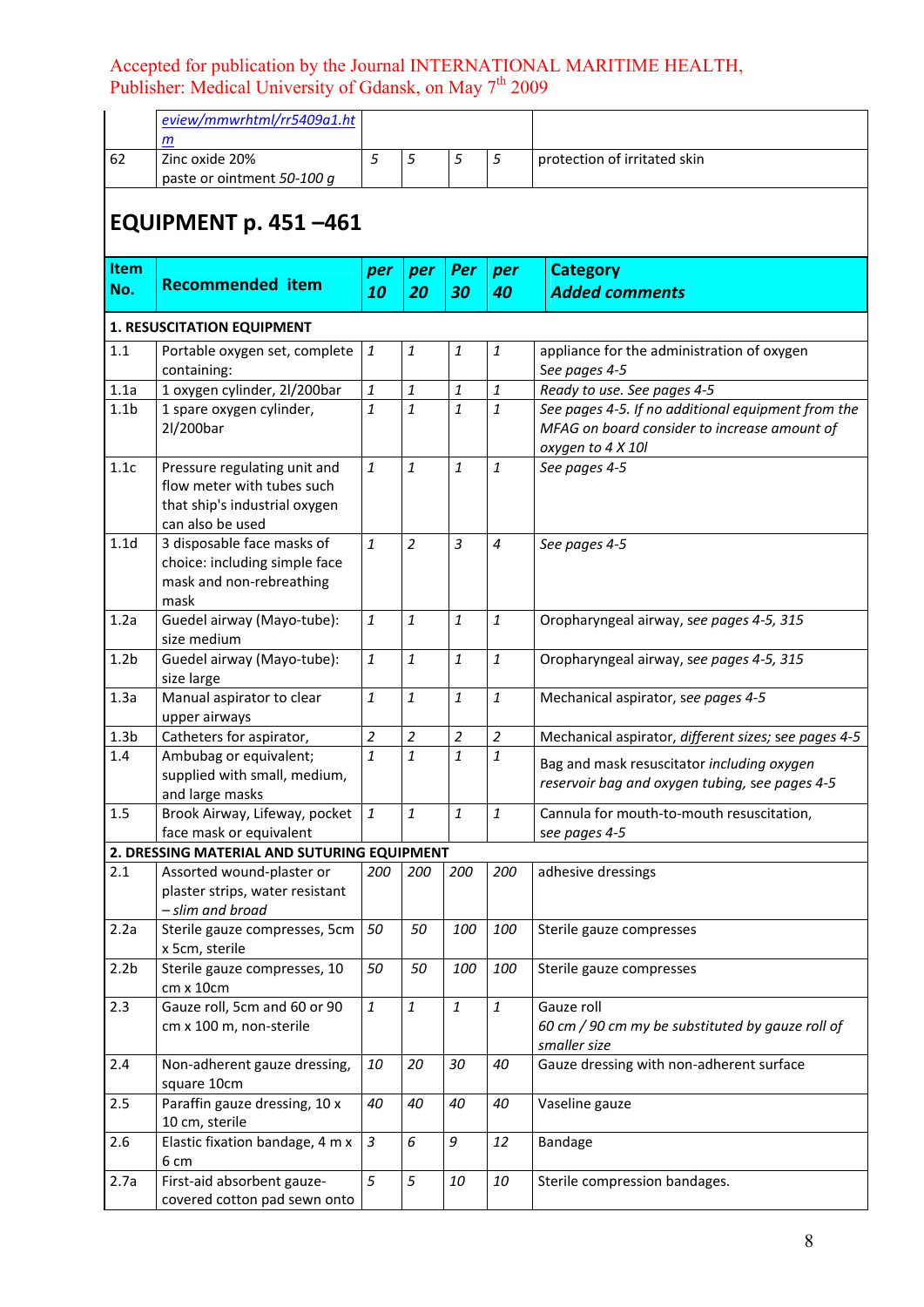|                   | a cotton bandage (ambulance<br>dressing) small                                                                |                             |                                                       |                |                          |                                                                                                            |
|-------------------|---------------------------------------------------------------------------------------------------------------|-----------------------------|-------------------------------------------------------|----------------|--------------------------|------------------------------------------------------------------------------------------------------------|
| 2.7 <sub>b</sub>  | First-aid absorbent gauze-<br>covered cotton pad sewn onto<br>a cotton bandage (ambulance<br>dressing) medium | 5                           | 5                                                     | 10             | 10                       | Sterile compression bandages                                                                               |
| 2.7c              | First-aid absorbent gauze-<br>covered cotton pad sewn onto<br>a cotton bandage (ambulance<br>dressing) large  | 5                           | 5                                                     | 10             | 10                       | Sterile compression bandages                                                                               |
| 2.8a              | Tubular gauze bandage for<br>finger bandage, 5m                                                               | $\it 1$                     | 1                                                     | $\it 1$        | $\mathbf{1}$             | Tubular gauze for finger bandage<br>See pages 43-58                                                        |
| 2.8 <sub>b</sub>  | Applicator for finger bandage                                                                                 | $\it 1$                     | 1                                                     | $\it 1$        | 1                        | See pages 43-58                                                                                            |
| 2.9               | Adhesive elastic bandage<br>4 m x 6 cm                                                                        | 10                          | 10                                                    | 10             | 10                       | Adhesive elastic bandage                                                                                   |
| 2.10              | <b>Triangular sling</b>                                                                                       | 5                           | 5                                                     | 5              | 5                        | Triangular sling. See pages 43-58 and 77                                                                   |
| 2.11              | Sterile sheets for burn<br>patients                                                                           | $\overline{c}$              | $\overline{c}$                                        | $\overline{4}$ | $\overline{4}$           | Sterile sheet for burn victims. Different sizes<br>See pages 79-83                                         |
| 2.12              | Honey for dressing burns 1kg,<br>(only purified 1000 g)                                                       | $\it 1$                     | $\mathbf{1}$                                          | $\overline{2}$ | $\overline{2}$           | Only if honey for medical purposes available<br>Otherwise use a hydrogel-burnkit. See pages 79-83          |
| 2.13              | Adhesive tape, waterproof,<br>skin-friendly, 5 x 1.25 cm                                                      | $\mathfrak{Z}$              | 3                                                     | 6              | 6                        | Adhesive sutures or zinc oxide bandages                                                                    |
| 2.14              | Q-tips (wooden)                                                                                               | 100                         | 100                                                   | 100            | 100                      | Q-tips                                                                                                     |
| 2.15              | Safety pins (stainless steel), 12<br>pieces                                                                   | $\it 1$                     | 1                                                     | $\overline{2}$ | 2                        | safety pins                                                                                                |
| 2.16              | Butterfly sutures, Steristrip®<br>or Leukostrip <sup>®</sup> , sterile                                        | 50                          | 50                                                    | 50             | 50                       | Butterfly sutures. See pages 69-74                                                                         |
| 2.17              | 2-octyl cyanoacrylate liquid,<br>0.5ml                                                                        | $\mathbf{1}$                | 1                                                     | $\it 1$        | $\boldsymbol{1}$         | Skin adhesive for closing small wounds. See pages<br>69-74.                                                |
| 2.18a             | Sutures, absorbable with<br>curved non-traumatic needles,<br>$1 - 0$ ,                                        | $\overline{3}$              | 3                                                     | 6              | 6                        | Suturing equipment. See pages 71-74.<br>Replace with non-absorbable sutures for easier use<br>See page 71  |
| 2.18 <sub>b</sub> | Sutures, absorbable with<br>curved non-traumatic needles,<br>$3 - 0,$                                         | $\overline{3}$              | 3                                                     | 6              | 6                        | Suturing equipment. See pages 71-74.<br>Replace with non-absorbable sutures for easier use,<br>See page 71 |
| 2.18c             | Sutures, absorbable with<br>curved non-traumatic needles,<br>$4 - 0$ or $5 - 0$                               | $\overline{3}$              | 3                                                     | 6              | 6                        | Suturing equipment. See pages 71-74.<br>Replace with non-absorbable sutures for easier use,<br>See page 71 |
| 2.19a             | Disposable examination<br>gloves, size M                                                                      | 100                         | 100                                                   | 100            | 100                      | Gloves                                                                                                     |
| 2.19 <sub>b</sub> | Disposable examination<br>gloves, size L                                                                      | 100                         | 100                                                   | 100            | 100                      | Gloves                                                                                                     |
| 2.19c             | Surgical gloves size 6.5, sterile<br>in pairs                                                                 | $\mathfrak z$               | 4                                                     | 5              | 6                        | Gloves (sterile)                                                                                           |
| 2.19d             | Surgical gloves size 7.5, sterile,<br>in pairs                                                                | $\overline{3}$              | 4                                                     | 5              | 6                        | Gloves (sterile)                                                                                           |
| 2.19e             | Surgical gloves size 8.5, sterile,<br>in pairs                                                                | $\ensuremath{\mathfrak{Z}}$ | 4                                                     | 5              | 6                        | Gloves (sterile)                                                                                           |
| 2.20              | Eye pads                                                                                                      | $\mathbf{1}$                | $\overline{a}$                                        | $\mathfrak{Z}$ | $\overline{\mathcal{A}}$ | See pages 36, 38.                                                                                          |
|                   | <b>3. INSTRUMENTS</b>                                                                                         |                             |                                                       |                |                          |                                                                                                            |
| 3.1               | Scalpel, sterile, disposable                                                                                  | 10                          | 10                                                    | 10             | 10                       | Disposable scalpels See pages 71-74, 216-219.                                                              |
| 3.2               | Instrument box (stainless<br>steel)                                                                           | $\it 1$                     | $\mathbf{1}% _{T}=\mathbf{1}_{T}\times\mathbf{1}_{T}$ | $\it 1$        | $\mathbf{1}$             | Stainless-steel instrument box.                                                                            |
| 3.3               | Operating scissors, straight<br>(stainless steel)                                                             | $\it 1$                     | $\mathbf{1}$                                          | $\it 1$        | $\mathbf{1}$             | Scissors                                                                                                   |
| 3.4               | <b>Bandage scissors</b><br>(stainless steel)                                                                  | $\it 1$                     | $\mathbf{1}$                                          | $\it 1$        | $\it 1$                  | Scissors                                                                                                   |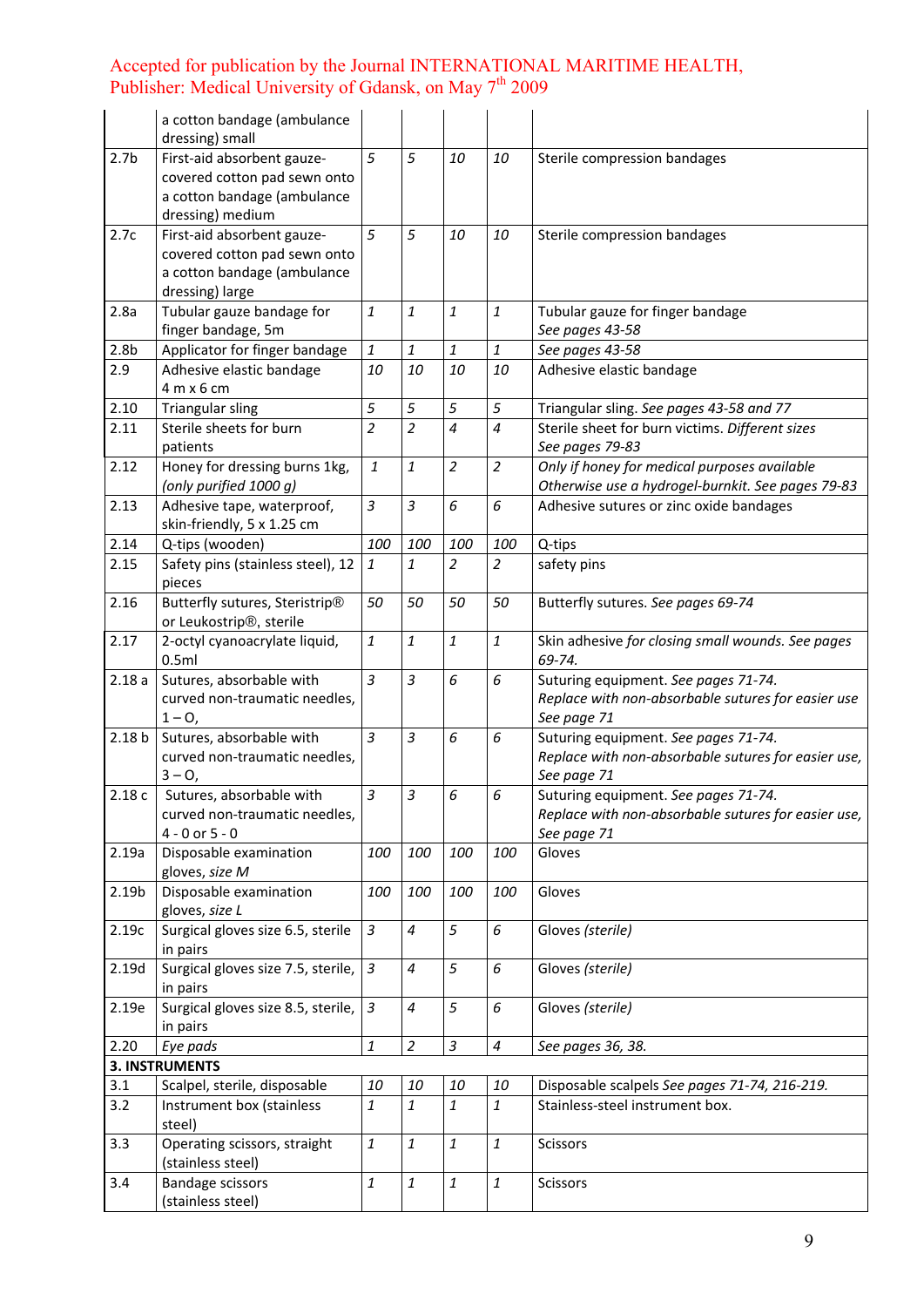| 3.5              | Splinter forceps, pointed<br>(stainless steel)                                                     | 1                  | 1              | $\mathbf{1}$   | 1              | Forceps                                                                                                                                     |
|------------------|----------------------------------------------------------------------------------------------------|--------------------|----------------|----------------|----------------|---------------------------------------------------------------------------------------------------------------------------------------------|
| 3.6              | Teeth tissue forceps<br>(stainless steel)                                                          | $\mathbf{1}$       | 1              | $\mathbf{1}$   | $\mathbf{1}$   | Forceps. See pages 71-74, 216-219.                                                                                                          |
| 3.7              | Needle holder, Mayo-Hegar<br>180mm, straight                                                       | $\mathbf{1}$       | 1              | $\mathbf{1}$   | $\mathbf{1}$   | Needle holder. See pages 71-74.                                                                                                             |
| 3.8              | Haemostatic clamp, Halstead<br>mosquito, 125mm, stainless<br>steel                                 | $\overline{a}$     | $\overline{2}$ | $\overline{c}$ | $\overline{a}$ | Haemostatic clamps                                                                                                                          |
| 3.9              | Razor, disposable                                                                                  | 5                  | 5              | 5              | 5              | Disposable razors                                                                                                                           |
|                  | 4. EXAMINATION AND MONITORING EQUIPMENT                                                            |                    |                |                |                |                                                                                                                                             |
| 4.1              | Tongue depressors, disposable                                                                      | 100                | 100            | 100            | 100            | Disposable tongue depressors                                                                                                                |
| 4.2              | Reactive strips for urine<br>analysis: blood/ glucose/<br>protein/nitrite/leukocytes               | 50                 | 50             | 100            | 100            | Reactive strips for urine analysis, see pages 311-<br>312, 324.                                                                             |
| 4.3              | Microscope slides                                                                                  | 12                 | 12             | 12             | 12             | Microscope slides, See pages 265-269                                                                                                        |
| 4.4              | Stethoscope                                                                                        | $\mathbf{1}$       | 1              | $\mathbf{1}$   | $\it 1$        | Stethoscope                                                                                                                                 |
| 4.5              | Sphygmomanometer (blood<br>pressure set), preferably<br>automatic                                  | $\mathbf{1}$       | $\mathbf{1}$   | $\mathbf{1}$   | $\it 1$        | Aneroid sphygmomanometer, see pages 305-307                                                                                                 |
| 4.6a             | Standard thermometer,<br>digital if possible                                                       | $\overline{2}$     | $\overline{c}$ | $\overline{3}$ | $\mathfrak{Z}$ | Standard thermometer, see pages 302-304                                                                                                     |
| 4.6 <sub>b</sub> | Rectal thermometer,<br>digital if possible                                                         | $\mathbf{1}$       | $\mathbf{1}$   | $\mathbf{1}$   | $\it 1$        | Rectal thermometer, see pages 302-304                                                                                                       |
| 4.7              | Thermometer 32°-34°C, digital<br>if possible                                                       | $\mathbf{1}$       | $\it 1$        | $\mathbf{1}$   | $\it 1$        | Hypothermic thermometer, preferable range 26°C<br>to 42°C to differentiate between severe-moderate-<br>mild hypothermia; see pages 343-344. |
| 4.8              | Penlight + blue cover                                                                              | $\mathbf{1}$       | 1              | $\mathbf{1}$   | $\it 1$        | Penlight (blue light) to detect damage to cornea.<br>See pages 33-34                                                                        |
| 4.9              | Waterproof indelible marker                                                                        | $\mathbf{1}% _{T}$ | 1              | 1              | 1              | see page 29.                                                                                                                                |
| 4.10             | Magnifying glass (a x 8 loupe)                                                                     | $\mathbf{1}$       | $\mathbf{1}$   | $\mathbf{1}$   | $\it 1$        | See pages 33-34.                                                                                                                            |
|                  | <b>FORMS AND BOOKS</b>                                                                             |                    |                |                |                |                                                                                                                                             |
| 4.11             | Temperature cards / charts                                                                         | $10\,$             | 10             | 10             | 10             | Use as master copy from page 302                                                                                                            |
| 4.12             | Cards for telemedical advise                                                                       | 10                 | 10             | 10             | 10             | Use ass master copy. Should be filled in before<br>calling radiomedical advise                                                              |
| 4.13             | <b>Medical loabook</b>                                                                             | $\mathbf{1}$       | $\it 1$        | $\it 1$        | $\it 1$        | See p. 455                                                                                                                                  |
| 4.14             | Controlled drug register                                                                           | $\mathbf{1}$       | $\it 1$        | $\it 1$        | $\it 1$        | Controlled drug register                                                                                                                    |
| 4.15             | <b>International Medical Guide</b><br>for Ships 3rd                                                | $\mathbf{1}$       | 1              | $\mathbf{1}$   | $\mathbf{1}$   | Hard-copy                                                                                                                                   |
| 4.16a            | Forms from Annex A<br>Ship master's report form                                                    | 10                 | 10             | 10             | 10             | Use as master copy (see pages 455 - 461)<br>file in medical log p. 455                                                                      |
| 4.16b            | Forms from Annex A<br>Ship's identity and<br>navigational status form                              | 10                 | 10             | 10             | 10             | Use as master copy (see pages 455 - 461)                                                                                                    |
| 4.16c            | Forms from Annex A<br>Patient health status form                                                   | 10                 | 10             | 10             | 10             | Use as master copy (see pages $455 - 461$ )                                                                                                 |
| 4.16d            | Forms from Annex A<br>Primary physician's report<br>form                                           | 10                 | 10             | 10             | 10             | Use as master copy (see pages 455 - 461)                                                                                                    |
| 4.17             | Vaccination requirements                                                                           | $\mathbf{1}$       | 1              | $\it 1$        | $\it 1$        | International travel and Health, current edition<br>(WHO)                                                                                   |
| 4.18             | Malaria prophylaxis and<br>treatement<br>5. EQUIPMENT FOR INJECTION, INFUSION, AND CATHETERIZATION | $\mathbf{1}$       | $\it 1$        | $\it 1$        | $\it 1$        | www.who.int/malaria/publications.html<br>or<br>www.cdc.gov/travel/regionalmalaria/index.html<br>See Page 266                                |
|                  |                                                                                                    |                    |                | 30             |                |                                                                                                                                             |
| 5.1              | Syringes, Luer connection,                                                                         | 10                 | 20             |                | 40             | Equipment for injection, see pages 324-329                                                                                                  |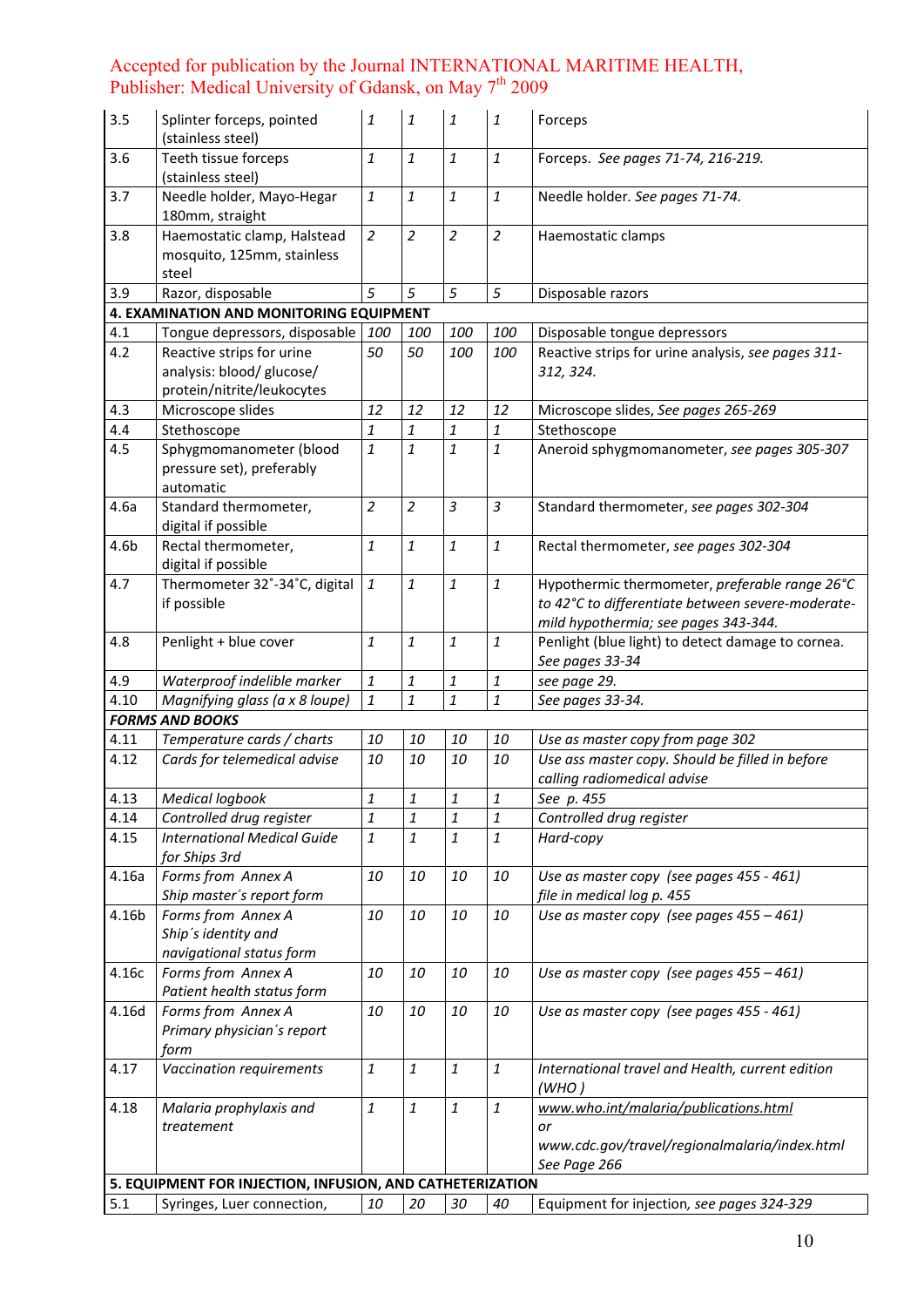|                   | 2ml, sterile, disposable                                                                                                                   |                    |                |                |                |                                                                           |
|-------------------|--------------------------------------------------------------------------------------------------------------------------------------------|--------------------|----------------|----------------|----------------|---------------------------------------------------------------------------|
| 5.2               | Syringes, Luer connection,<br>5ml, sterile, disposable                                                                                     | 10                 | 20             | 30             | 40             | Equipment for injection, see pages 324-329                                |
| 5.3               | Syringes, Luer connection, 10<br>ml, sterile, disposable                                                                                   | 10                 | 10             | 20             | 20             | Equipment for injection, see pages 324-329                                |
| 5.4               | Hypodermic subcutaneous<br>needle, Luer connection,<br>16x0.5mm (23 G or 25 G),<br>sterile, disposable                                     | 20                 | 30             | 40             | 50             | Equipment for subcutaneous injection, see pages<br>324-329                |
| 5.5               | Hypodermic intramuscular<br>needle (19G or 21G), Luer<br>connection, 40x0.8mm,<br>sterile, disposable                                      | 20                 | 30             | 40             | 50             | Equipment for intramuscular injection, see pages<br>324-329               |
| 5.6               | Needles, 19G or 21G, blunt,<br>"drawing up" type                                                                                           | 20                 | 30             | 40             | 50             | Equipment for drawing the medicine into the<br>syringe, see pages 324-329 |
| 5.7a              | Intravenous infusion cannula<br>16G (1.7mm) or 19G, Luer-lock<br>connection, sterile, non-recap<br>type + mandarin                         | $\overline{5}$     | 5              | 10             | 10             | Equipment for intravenous fluid infusion, see page<br>326                 |
| 5.7 <sub>b</sub>  | Intravenous infusion cannula<br>22G (0.8mm) or 21G, Luer-<br>lock connection, sterile, non-<br>recap type+mandrin                          | 5                  | 5              | 10             | 10             | Equipment for intravenous fluid infusion, see page<br>326                 |
| 5.8               | Intravenous giving set, Luer-<br>lock connection, steril +3-way<br>valve/connection                                                        | 5                  | 5              | 10             | 10             | Equipment for intravenous infusion, see pages 324-<br>329,                |
| 5.9               | Tourniquet, blood-taking type,<br>to be used with intravenous<br>infusion cannula                                                          | $\mathbf{1}$       | $\it 1$        | 1              | 1              | Equipment for infusion, see pages 324-329                                 |
| 5.10a             | Penile sheath set with condom<br>catheter, tube, and bag                                                                                   | $\mathbf{1}$       | $\mathbf{1}$   | $\mathbf{1}$   | 1              | Bladder drainage equipment, see page 308-309                              |
| 5.10 <sub>b</sub> | Indwelling urine catheter 14<br>CH                                                                                                         | $\mathbf{1}% _{T}$ | $\mathbf{1}$   | $\mathbf{1}$   | 1              | Bladder drainage equipment, see pages 319-321                             |
| 5.11a             | Short-term urine catheter<br>with soft-eye straight tip<br>Thieman No. 12, or<br>equivalent                                                | $\overline{c}$     | $\overline{a}$ | $\overline{a}$ | $\overline{2}$ | Bladder drainage equipment, see pages 319-321                             |
| 5.11 <sub>b</sub> | Short-term urine catheter<br>with soft-eye straight tip<br>Thiemann No 16, or<br>equivalent                                                | $\overline{a}$     | $\overline{a}$ | $\overline{2}$ | 2              | Bladder drainage equipment, see pages 319-321                             |
| 5.11c             | Complete sterile urine<br>catheterization set with<br>lubricant, drapes, cotton<br>swabs, skin disinfection,<br>forceps, sterile container | $\overline{2}$     | $\overline{a}$ | $\overline{a}$ | $\overline{2}$ | Bladder drainage equipment, see pages 319-321                             |
| 5.12              | Urine collecting bag and tube                                                                                                              | $\overline{2}$     | $\overline{2}$ | $\overline{c}$ | $\overline{2}$ | Bladder drainage equipment, see pages 319-321                             |
|                   | 6. GENERAL MEDICAL AND NURSING EQUIPMENT                                                                                                   |                    |                |                |                |                                                                           |
| 6.1               | Plastic goggles or full-face<br>mask                                                                                                       | 1                  | $\mathbf{1}$   | $\mathbf{1}$   | 1              | Eye protection                                                            |
| 6.2               | Disposable plastic apron                                                                                                                   | 10                 | 10             | 10             | 10             | Plastic apron                                                             |
| 6.3               | Kidney dish, stainless steel,<br>825ml                                                                                                     | 1                  | $\it 1$        | 2              | $\overline{2}$ | Kidney dish                                                               |
| 6.4               | Towels, plastic backed,<br>absorbent, 600x500mm                                                                                            | 10                 | 10             | 10             | 10             | Plastic backed towels                                                     |
| 6.5               | Safety box for sharps<br>disposable, 5l                                                                                                    | $\mathbf{1}$       | $\mathbf{1}$   | $\mathbf{1}$   | 1              | Safety box<br>Size of 1-5 liters may be chosen                            |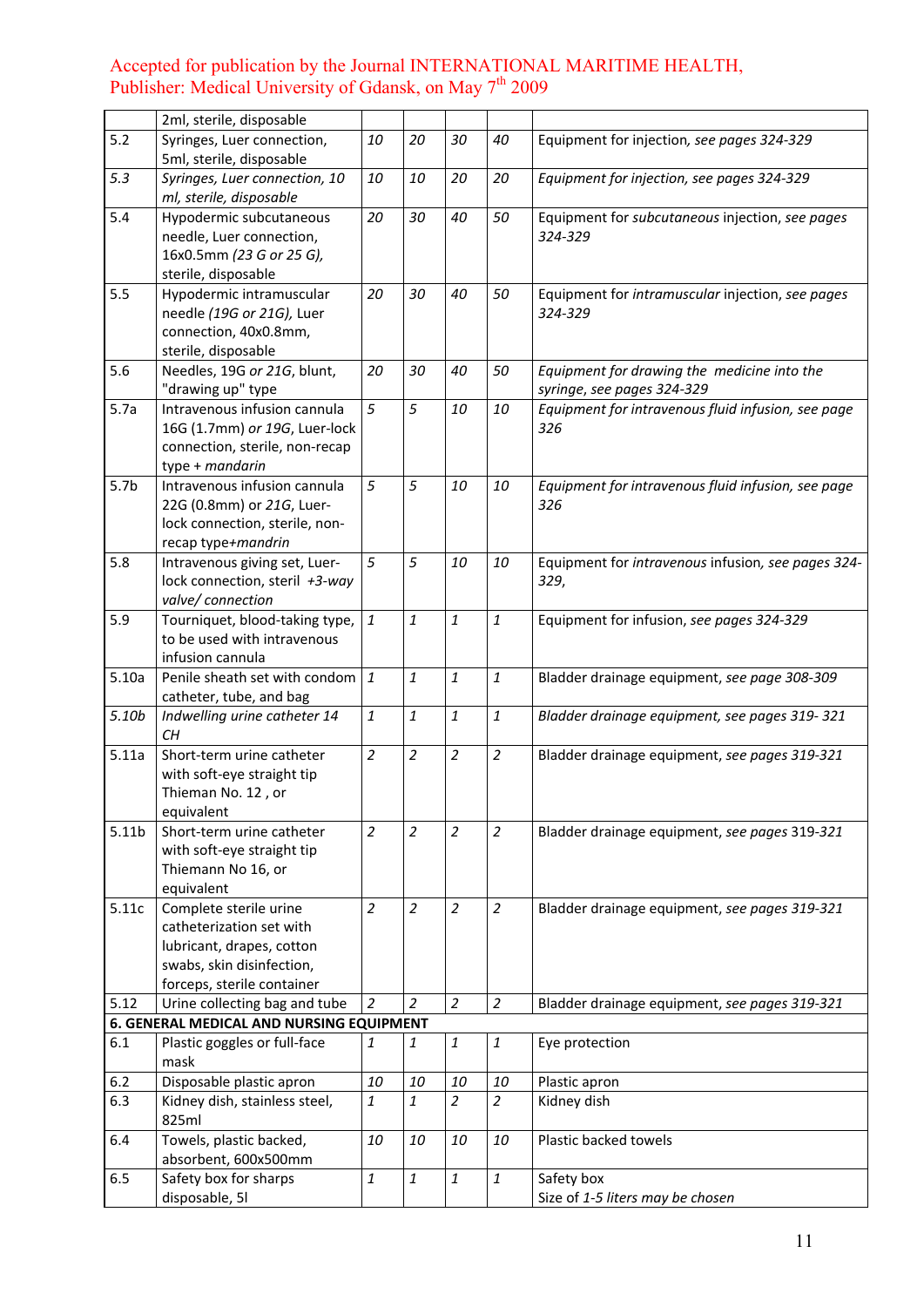| 6.6               | Mask, duckbill type,<br>disposable                                                                                         | 50                   | 50                   | 100                  | 100                  | Mask                                                                                                                                                                                                                                    |
|-------------------|----------------------------------------------------------------------------------------------------------------------------|----------------------|----------------------|----------------------|----------------------|-----------------------------------------------------------------------------------------------------------------------------------------------------------------------------------------------------------------------------------------|
| 6.7               | Tape measure, vinyl coated,<br>1.5m                                                                                        | $\it 1$              | 1                    | 1                    | $\it 1$              | Tape measure                                                                                                                                                                                                                            |
| 6.8               | Draw sheet, plastic 90x180cm                                                                                               | 1                    | 1                    | 1                    | 1                    | Draw sheet                                                                                                                                                                                                                              |
| 6.9               | Bedpan, stainless steel                                                                                                    | $\it 1$              | 1                    | $\it 1$              | $\it 1$              | Bedpan                                                                                                                                                                                                                                  |
| 6.10              | Hot-water bag                                                                                                              | 1                    | 1                    | 1                    | 1                    | Hot-water bottle                                                                                                                                                                                                                        |
| 6.11              | Urinal, male (plastic)                                                                                                     | $\mathbf{1}$         | 1                    | 1                    | $\mathbf{1}$         | Urine bottle                                                                                                                                                                                                                            |
| 6.12              | ColdHotpack maxi                                                                                                           | $\it 1$              | 1                    | 1                    | 1                    | Ice bag                                                                                                                                                                                                                                 |
| 6.13              | Aluminum foil blanket                                                                                                      | $\it 1$              | 1                    | 1                    | $\mathbf{1}$         | Aluminium foil blanket                                                                                                                                                                                                                  |
| 6.14              | Male condoms                                                                                                               | 100                  | 200                  | 300                  | 400                  | Condoms, assorted sizes                                                                                                                                                                                                                 |
| 6.15              | Plastic wash bottle, 250ml                                                                                                 | 1                    | 1                    | 1                    | 1                    | Wash bottle                                                                                                                                                                                                                             |
| 6.16              | Bottle, 1l plastic with screw<br>top                                                                                       | $\it 1$              | 1                    | 1                    | $\mathbf{1}$         | Plastic bottle                                                                                                                                                                                                                          |
| 6.17              | Stainless steel dressing tray<br>300x200x30mm                                                                              | $\it 1$              | 1                    | 1                    | $\it 1$              | Dressing tray                                                                                                                                                                                                                           |
| 6.18              | Bowl, stainless steal, 180ml                                                                                               | $\it 1$              | 1                    | 1                    | 1                    | Bowl                                                                                                                                                                                                                                    |
| 6.19              | Jars, plastic, with lids and<br>lables 100ml                                                                               | 10                   | 20                   | 30                   | 40                   | Specimen jars                                                                                                                                                                                                                           |
| 6.20a             | Bandages, POP, 5cmx2.7m                                                                                                    | 6                    | 6                    | 6                    | 6                    | Plaster-of-Paris bandages, may be omitted if splints<br>are carried                                                                                                                                                                     |
| 6.20 <sub>b</sub> | Bandages, POP, 10cmx2.7m                                                                                                   | 6                    | 6                    | 6                    | 6                    | Plaster-of-Paris bandages, may be omitted if splints<br>are carried                                                                                                                                                                     |
| 6.21a             | Stockinet sizes for arm splints                                                                                            | $\it 1$              | $\mathbf{1}$         | 1                    | $\it 1$              | Stockinet                                                                                                                                                                                                                               |
|                   | 10m roll                                                                                                                   |                      |                      |                      |                      | See pages 43-58                                                                                                                                                                                                                         |
| 6.21b             | Stockinet sizes for leg splints<br>10m roll                                                                                | $\it 1$              | 1                    | 1                    | $\mathbf{1}$         | Stockinet. See pages 43-58                                                                                                                                                                                                              |
| 6.22              | Cotton wool roll 500g                                                                                                      | $\it 1$              | 1                    | $\overline{c}$       | $\overline{2}$       | Cotton wool. See pages 43-58                                                                                                                                                                                                            |
| 6.23              | Alcohol swabs                                                                                                              | 100                  | 100                  | 100                  | 100                  | 70% alcohol swabs for skin cleansing prior to<br>injection                                                                                                                                                                              |
| 6.24              | Nail brush                                                                                                                 | $\it 1$              | 1                    | 1                    | $\it 1$              | Nail brush                                                                                                                                                                                                                              |
| 6.25              | Thermometer for refrigerator                                                                                               | $\it 1$              | 1                    | 1                    | $\it 1$              | If Tetanus vaccine and Immunoglobin are on board                                                                                                                                                                                        |
| 6.26              | Mortuary transfer bag                                                                                                      | $\mathbf{1}$         | 1                    | 1                    | $\it 1$              | see pages 334 - 336                                                                                                                                                                                                                     |
|                   | <b>DISINFACTANTS, DISINSECTANTS</b>                                                                                        |                      |                      |                      |                      |                                                                                                                                                                                                                                         |
| 6.27              | Water disinfection set<br>including measure kit/ test<br>stripes for pH and for residual<br>chlorine                       | $\it 1$              | 1                    | $\it 1$              | $\it 1$              | To disinfect potable water tanks with chlorine<br>effectively. See pages 359-360.                                                                                                                                                       |
| 6.28              | Disinfectant solution for<br>medical instruments, 1000 ml:<br>3 % aqueous phenolic solution                                | $\mathbf{1}$         | $\it 1$              | 1                    | $\mathbf{1}$         | For disinfection of used instruments* and<br>thermometers, see page 331.<br>*Caution: All items entering the skin or are in direct<br>contact with mucous membranes should be single<br>use (i.e. injection needles, urinary catheters. |
| 6.29              | Disinfectant for surfaces and<br>floor, 1000 ml concentrate: 2%<br>cetrimide solution or 3%<br>aqueous phenolic solution   | $\mathbf{1}$         | $\mathbf{1}$         | $\mathbf{1}$         | 1                    | For disinfection of contaminated surfaces, hard-<br>surface objects and floors (non-food-handling<br>area), see page 331.                                                                                                               |
| 6.30<br>6.31      | Disinfectant for surfaces and<br>floor 1000 ml concentrate:<br>sodium hypochlorite 100mg/<br>litre<br>Chlorpyrifos 5g/l in | $\overline{2}$<br>20 | $\overline{a}$<br>20 | $\overline{2}$<br>20 | $\overline{2}$<br>20 | For disinfection of food-handling area: cutlery,<br>dishes, plates, glasses), see page 331<br>To use against cockroaches in food storage and                                                                                            |
|                   | <b>Bait stations or gels</b>                                                                                               |                      |                      |                      |                      | preparation area, see pages 362-365                                                                                                                                                                                                     |
| 6.32              | Chlorpyrifos-methyl 7-10 g/l<br>$Spray - 1$ piece                                                                          | 10                   | 10                   | 10                   | 10                   | To use against cockroaches in other areas than<br>food storage and preparation area<br>See pages 362-365                                                                                                                                |